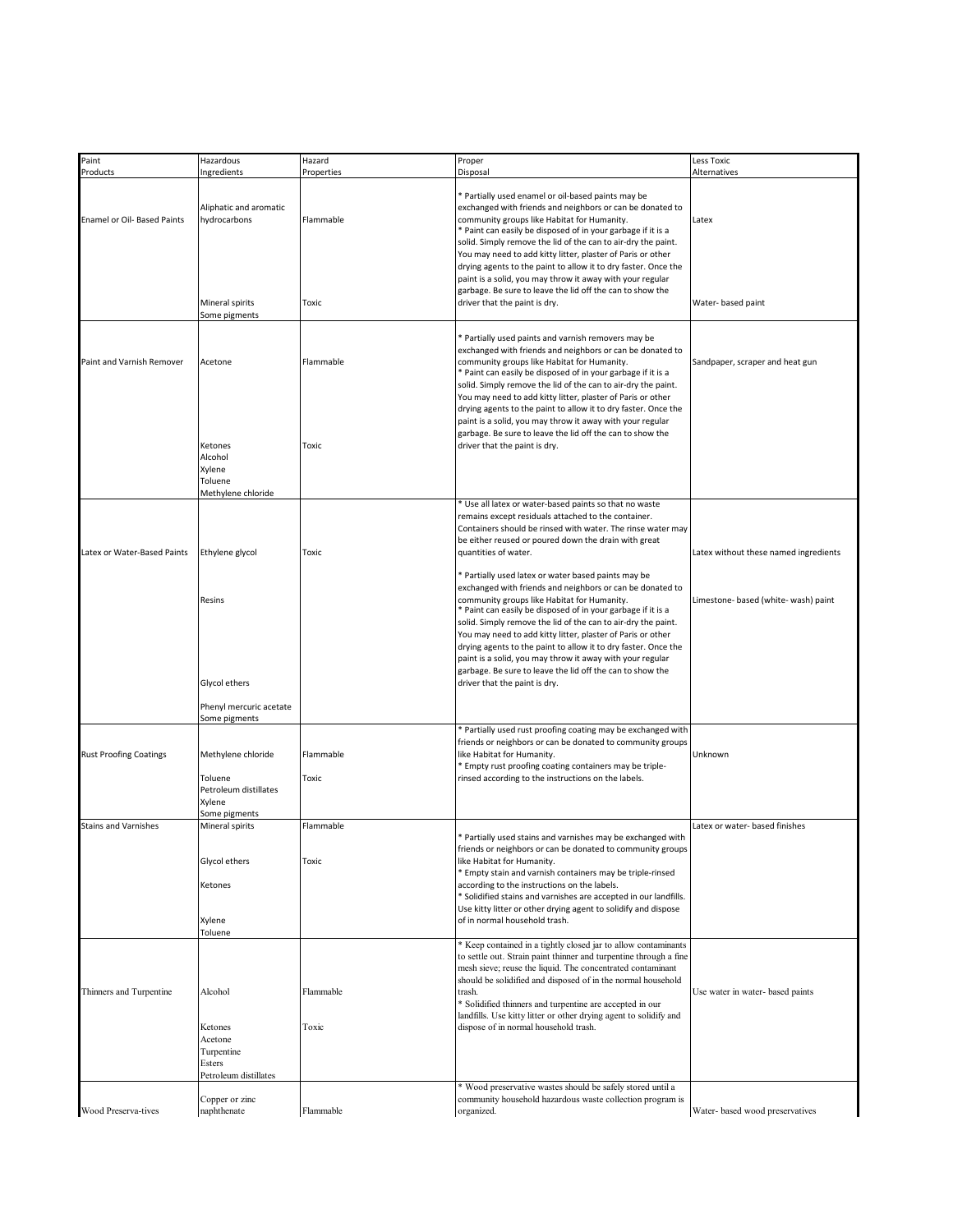|                            |       | * Partially used wood preservatives may be exchanged with<br>friends or neighbors or can be donated to community groups |  |
|----------------------------|-------|-------------------------------------------------------------------------------------------------------------------------|--|
| Creosote                   | Toxic | like Habitat for Humanity.                                                                                              |  |
|                            |       | * Empty wood preservative containers may be triple-rinsed                                                               |  |
| Magnesium flourosilicate   |       | according to the instructions on the labels.                                                                            |  |
|                            |       | * Solidified preservatives are accepted in our landfills. Use                                                           |  |
|                            |       | kitty litter or other drying agent to solidify and dispose of in                                                        |  |
| Petroleum distillates      |       | normal household trash.                                                                                                 |  |
| Chlorinated phenols (e.g., |       |                                                                                                                         |  |
| PCP)                       |       |                                                                                                                         |  |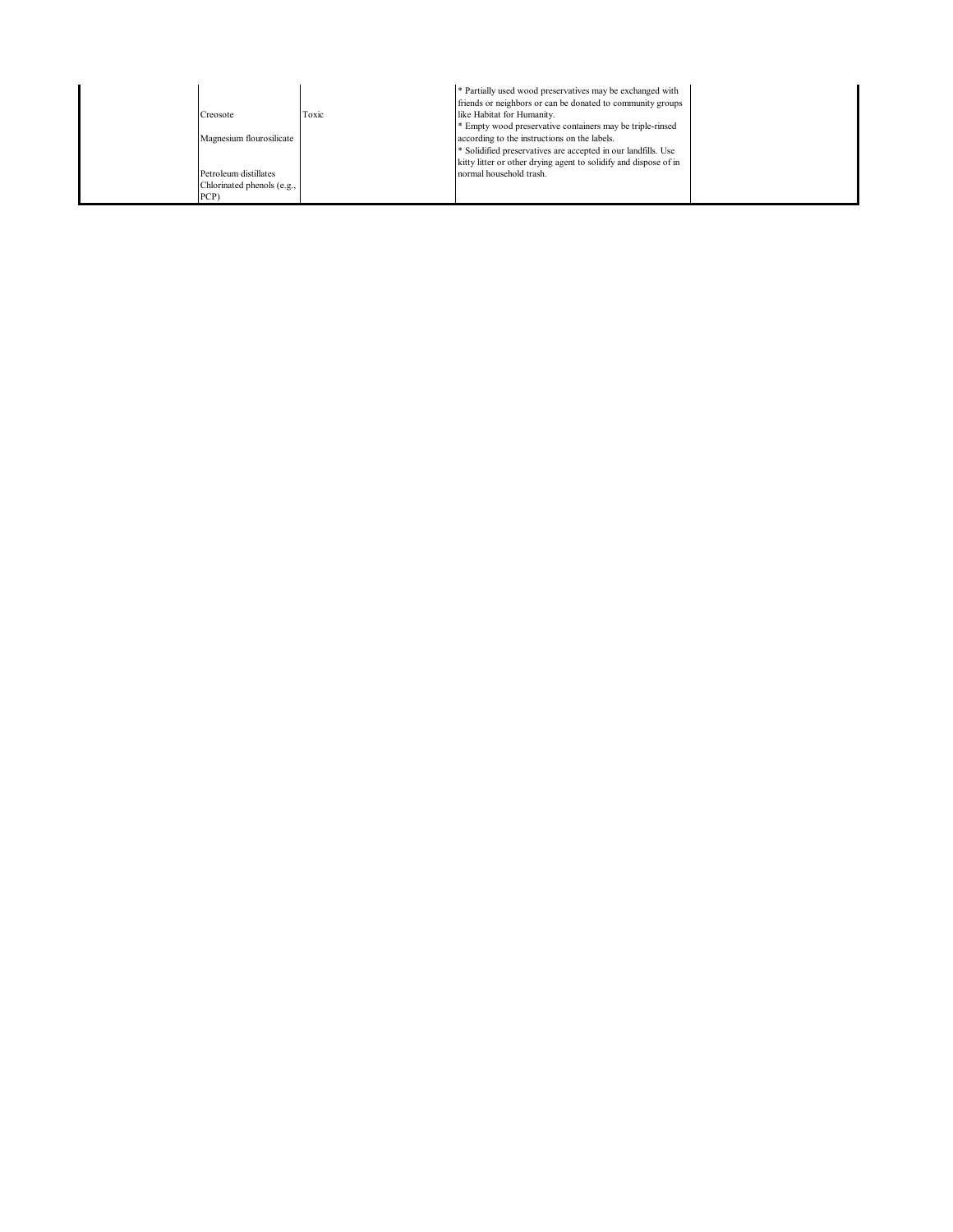| Auto             | <b>Hazardous</b>   | <b>Hazard</b>     | Proper                          | <b>Less Toxic</b>   |
|------------------|--------------------|-------------------|---------------------------------|---------------------|
| <b>Products</b>  | <b>Ingredients</b> | <b>Properties</b> | <b>Disposal</b>                 | <b>Alternatives</b> |
|                  |                    |                   | Recycle used batteries at East  |                     |
|                  |                    |                   | Daviess County Convenience      |                     |
| Auto             | Lead acid          | Corrosive         | Center, Grimes Avenue Transfer  | Unknown             |
|                  |                    |                   | Station, or West Daviess County |                     |
|                  |                    |                   | Landfill                        |                     |
| <b>Batteries</b> |                    | Toxic             |                                 |                     |

| Household             | <b>Hazardous</b>   | Hazard            | Proper                               | <b>Less Toxic</b>                                      |
|-----------------------|--------------------|-------------------|--------------------------------------|--------------------------------------------------------|
| <b>Products</b>       | Ingredients        | <b>Properties</b> | <b>Disposal</b>                      | <b>Alternatives</b>                                    |
|                       |                    |                   | * Use all abrasive cleaner or        |                                                        |
|                       |                    |                   | powdered products so that no         |                                                        |
|                       |                    |                   | waste remains except residuals       |                                                        |
|                       |                    |                   | attached to the container.           |                                                        |
|                       |                    |                   | Containers should be rinsed with     |                                                        |
|                       |                    |                   | water. The rinse water may be        |                                                        |
|                       |                    |                   | either reused or poured down the     |                                                        |
| Abrasive Cleaners and |                    |                   | drain with great quantities of       |                                                        |
| <b>Powders</b>        | Trisodiumphosphate | <b>Corrosive</b>  | water.                               | Rub area with 1/2 lemon dipped in borax, rinse and dry |
|                       |                    |                   |                                      |                                                        |
|                       |                    |                   | * These products are water-          |                                                        |
|                       |                    |                   | soluble. They can be poured down     |                                                        |
|                       |                    |                   | the drain mixed with water. Never    |                                                        |
|                       |                    |                   | mix household cleaners together      |                                                        |
|                       | Ammonia            | Toxic             | when disposing.                      | <b>Baking soda</b>                                     |
|                       | Ethanol            | Irritant          |                                      | <b>Borax</b>                                           |
|                       |                    |                   |                                      |                                                        |
|                       |                    |                   | * Use all ammonia-based cleaners     |                                                        |
|                       |                    |                   | so that no waste remains except      |                                                        |
|                       |                    |                   | residuals attached to the container. |                                                        |
|                       |                    |                   | Containers should be rinsed with     |                                                        |
|                       |                    |                   | water. The rinse water may be        |                                                        |
|                       |                    |                   | either reused or poured down the     |                                                        |
| Ammonia-based         |                    |                   | drain with great quantities of       |                                                        |
| Cleaners              | Ammonia            | <b>Corrosive</b>  | water.                               | Undiluted white vinegar in a spray bottle              |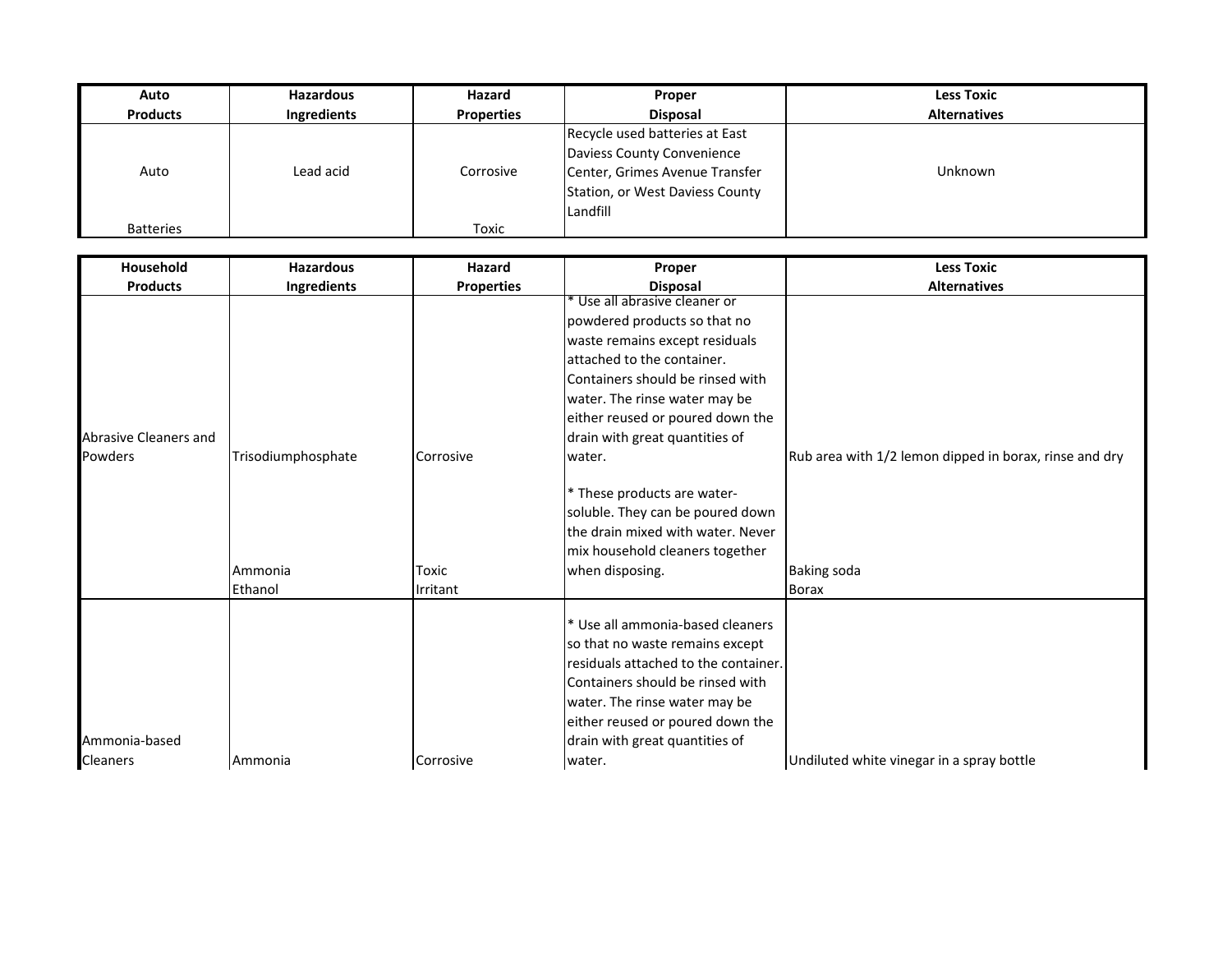|                        |                     |           | * These products are water-          |                                                           |
|------------------------|---------------------|-----------|--------------------------------------|-----------------------------------------------------------|
|                        |                     |           | soluble. They can be poured down     |                                                           |
|                        |                     |           | the drain mixed with water. Never    |                                                           |
|                        |                     |           | mix household cleaners together      |                                                           |
|                        | Ethanol             | Toxic     | when disposing.                      |                                                           |
|                        |                     | Irritant  |                                      |                                                           |
|                        |                     |           | * Use all bleach cleaners so that no |                                                           |
|                        |                     |           | waste remains except residuals       |                                                           |
|                        |                     |           | attached to the container.           |                                                           |
|                        |                     |           | Containers should be rinsed with     |                                                           |
|                        |                     |           | water. The rinse water may be        |                                                           |
|                        |                     |           | either reused or poured down the     |                                                           |
|                        | Sodium or potassium |           | drain with great quantities of       |                                                           |
| <b>Bleach Cleaners</b> | hydroxide           | Corrosive | water.                               | Laundry: 1/2 cup vinegar, baking soda, or borax per load. |
|                        |                     |           | * These products are water-          |                                                           |
|                        |                     |           | soluble. They can be poured down     |                                                           |
|                        |                     |           | the drain mixed with water. Never    |                                                           |
|                        |                     |           | mix household cleaners together      |                                                           |
|                        | Hydrogen peroxide   | Toxic     | when disposing.                      |                                                           |
|                        | Sodium or calcium   |           |                                      |                                                           |
|                        | hypochlorite        |           |                                      |                                                           |
|                        |                     |           | * Use all disinfectants so that no   |                                                           |
|                        |                     |           | waste remains except residuals       |                                                           |
|                        |                     |           | attached to the container.           |                                                           |
|                        |                     |           | Containers should be rinsed with     |                                                           |
|                        |                     |           | water. The rinse water may be        |                                                           |
|                        |                     |           | either reused or poured down the     |                                                           |
|                        |                     |           | drain with great quantities of       |                                                           |
| <b>Disinfectants</b>   | Diethylene          | Corrosive | water.                               | Mix 1/2 cup borax with 1 gallon of boiling water          |
|                        |                     |           | * These products are water-          |                                                           |
|                        |                     |           | soluble. They can be poured down     |                                                           |
|                        |                     |           | the drain mixed with water. Never    |                                                           |
|                        |                     |           | mix household cleaners together      |                                                           |
|                        | Methylene glycol    | Toxic     | when disposing.                      | Undiluted white vinegar                                   |
|                        | Sodium hypochlorite |           |                                      |                                                           |
|                        | Phenols             |           |                                      |                                                           |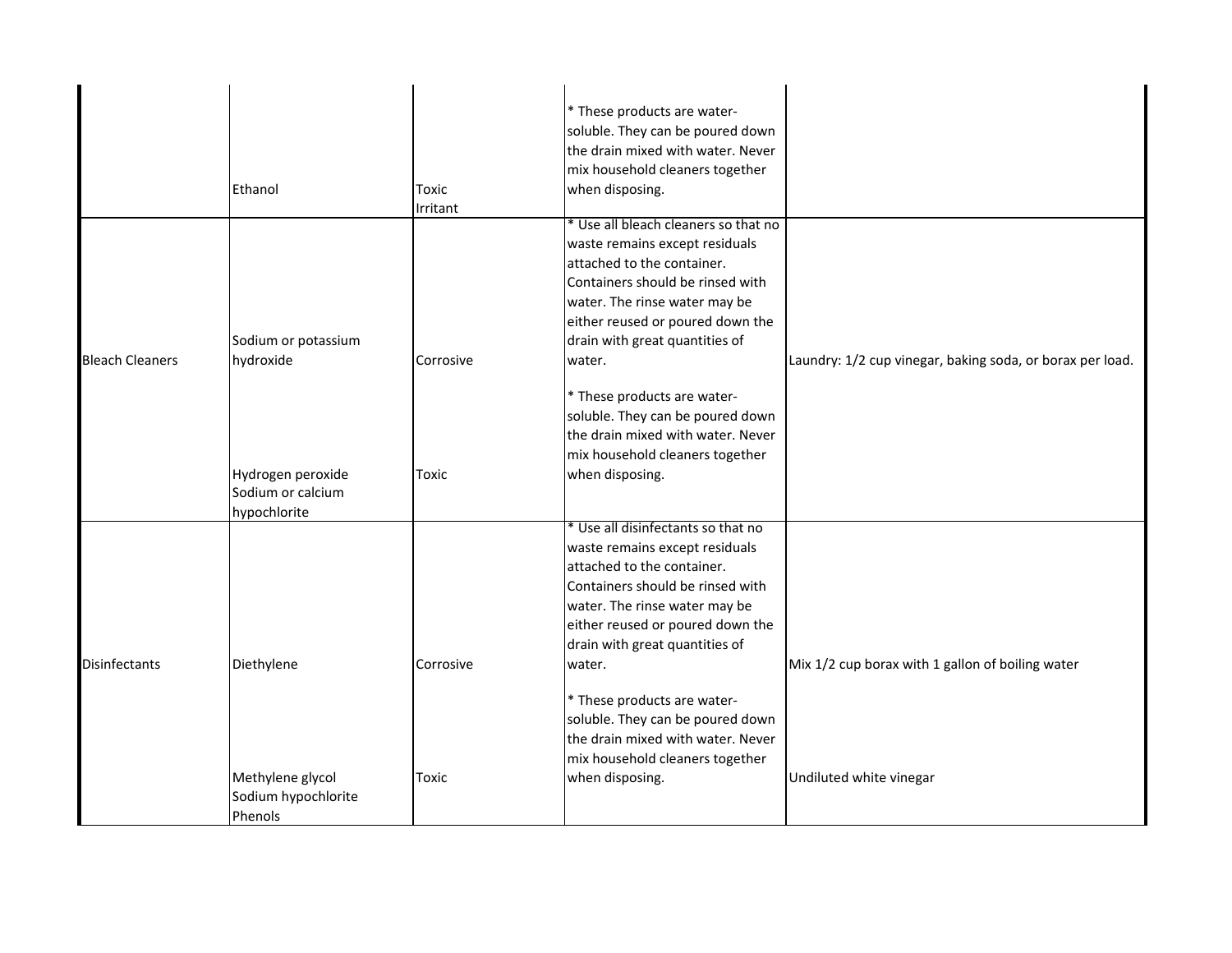| <b>Drain Cleaners</b>                      | Sodium or potassium<br>hydroxide                                  | Corrosive          | Empty drain cleaner containers<br>may be triple-rinsed according to<br>the instructions on the label.<br>* These products are water-<br>soluble. They can be poured down<br>the drain mixed with water. Never                                                                                                                                                                                                                               | Use a plunger                                                                 |
|--------------------------------------------|-------------------------------------------------------------------|--------------------|---------------------------------------------------------------------------------------------------------------------------------------------------------------------------------------------------------------------------------------------------------------------------------------------------------------------------------------------------------------------------------------------------------------------------------------------|-------------------------------------------------------------------------------|
|                                            | Sodium hypochlorite<br>Hydrochloric acid<br>Petroleum distillates | Toxic              | mix household cleaners together<br>when disposing.                                                                                                                                                                                                                                                                                                                                                                                          | Flush weekly with boiling water<br>Pour in 1/4 cup baking soda                |
| Floor & Furniture Polish Diethylene Glycol | Petroleum distillates<br>Nitrobenzene                             | Flammable<br>Toxic | Empty floor & furniture polish<br>containers may be triple-rinsed                                                                                                                                                                                                                                                                                                                                                                           | 1 part lemon juice & 2 parts linseed oil<br>Toothpaste to remove water stains |
| <b>Nickel Cadmium</b><br><b>Batteries</b>  | Mercury<br>Silver<br>Cadmium<br>Lithium<br>Zinc                   | Toxic              | * Ni-Cd drop-off locations include:<br>Lowe's, Best Buy, Home Depot                                                                                                                                                                                                                                                                                                                                                                         | Rechargeables<br>AC adapters                                                  |
| <b>Mothballs</b>                           | Naphthalenes                                                      | Toxic              | * Use all mothballs so that no<br>waste remains except residuals<br>attached to the container.<br>Containers should be rinsed with<br>water. The rinse water may be<br>either reused or poured down the<br>drain with great quantities of<br>water.<br>* Mothball wastes can be disposed<br>of at some wastewater treatment<br>plants where bacteria can detoxify<br>the chemical. (Call RWRA.) Do not<br>pour used mothballs on the ground | Store cedar chips                                                             |
|                                            | Paradichloro-<br>benzene                                          |                    | or into a septic tank.                                                                                                                                                                                                                                                                                                                                                                                                                      | Newspapers<br>Lavender flowers with clothing                                  |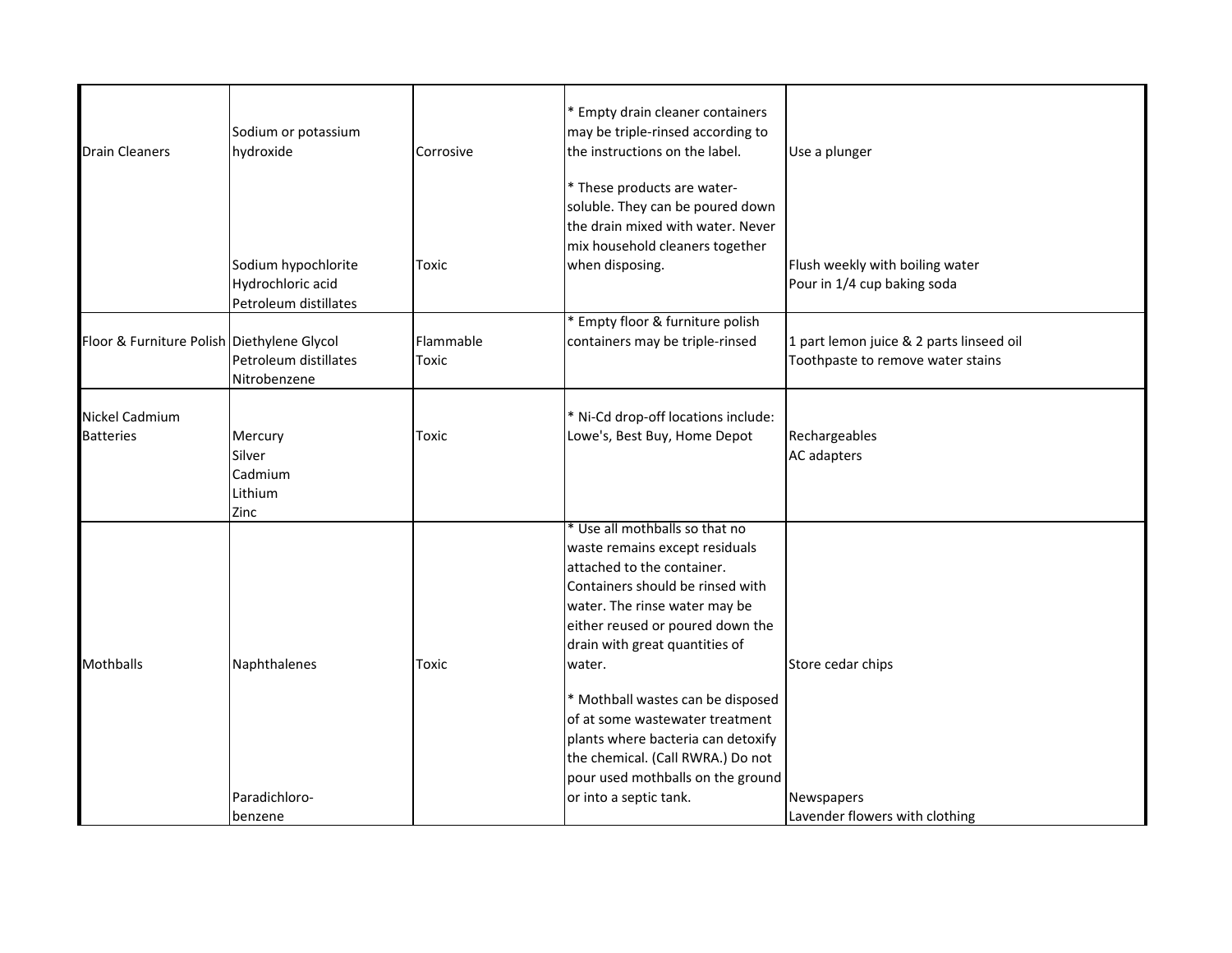|                       |                              |           | * Use all oven cleaners so that no  |                                                          |
|-----------------------|------------------------------|-----------|-------------------------------------|----------------------------------------------------------|
|                       |                              |           | waste remains except residuals      |                                                          |
|                       |                              |           | attached to the container.          |                                                          |
|                       |                              |           | Containers should be rinsed with    |                                                          |
|                       | Potassium or sodium          |           | water. The rinse water may be       |                                                          |
| <b>Oven Cleaners</b>  | hydroxide                    | Corrosive | either reused or poured down the    | Wipe oven while still warm                               |
|                       | Ammonia                      | Toxic     |                                     | Use baking soda/water paste and steel wool to scrub      |
|                       |                              |           |                                     |                                                          |
|                       |                              |           | * These products are water-         |                                                          |
|                       |                              |           | soluble. They can be poured down    |                                                          |
|                       |                              |           | the drain mixed with water. Never   |                                                          |
|                       |                              |           | mix these chemicals together when   |                                                          |
| <b>Pool Chemicals</b> | Muriatic acid                | Corrosive | disposing.                          | Disinfectants: ozone or UV light system                  |
|                       |                              |           | * Empty pool chemical containers    |                                                          |
|                       |                              |           | may be triple-rinsed according to   | pH: consult baking soda box for amount to add for proper |
|                       | Sodium hypochlorite          |           | the instructions on the labels.     | pH                                                       |
|                       |                              |           | * When dealing with an acid,        |                                                          |
|                       |                              |           | neutralize the acid with sodium     |                                                          |
|                       |                              |           | bicarbonate or lime before          |                                                          |
|                       | Algicide                     |           | disposing with the trash.           |                                                          |
|                       | Not hazardous in the         |           |                                     |                                                          |
|                       | chemical sense, but          |           |                                     |                                                          |
|                       | hazardous to garbage         |           | * Tanks in good shape can be        |                                                          |
|                       | collection workers (possible |           | turned into cylinder exchange       |                                                          |
|                       | explosion in compactor       |           | programs at local convenience       |                                                          |
| <b>Propane Tanks</b>  | vehicle)                     |           | stores.                             | Unknown                                                  |
|                       |                              |           | * Your garbage collector may also   |                                                          |
|                       |                              |           | take empty tanks - please call them |                                                          |
|                       |                              |           | ahead of time to confirm and to     |                                                          |
|                       |                              |           | receive any special instructions.   |                                                          |
| Rug & Upholstery      | Napthalene                   | Corrosive | * Empty rug & upholstery cleaner    | Clean immediately with soda water or baking soda paste,  |
|                       | Perchlorethylene             | Toxic     |                                     |                                                          |
|                       | Oxalic acid                  |           |                                     |                                                          |
|                       | Diethylene glycol            |           |                                     |                                                          |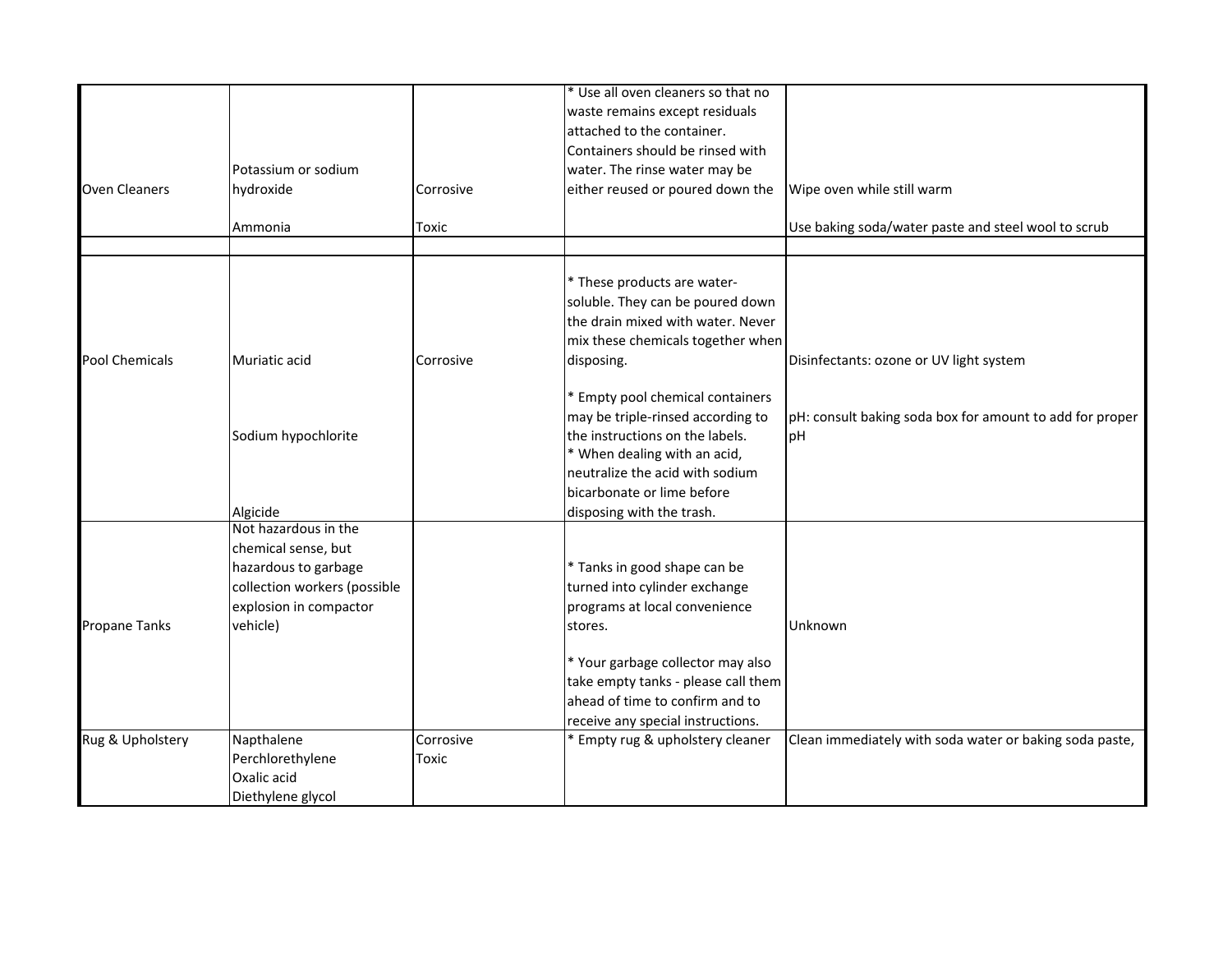|                        |                            |           | * Spent lamps from households<br>may be disposed of in the normal<br>trash. However, businesses and<br>homes that generate an extensive<br>amount of lamps should check out |                                 |
|------------------------|----------------------------|-----------|-----------------------------------------------------------------------------------------------------------------------------------------------------------------------------|---------------------------------|
| Spent Lamps            | Mercury, cadmium, lead     | Toxic     | this website:                                                                                                                                                               | Unknown                         |
|                        |                            |           | Dept. of Natural Resources                                                                                                                                                  |                                 |
|                        |                            |           | * Use all toilet cleaners so that no                                                                                                                                        |                                 |
|                        |                            |           | waste remains except residuals                                                                                                                                              |                                 |
|                        |                            |           | attached to the container.                                                                                                                                                  |                                 |
|                        |                            |           | Containers should be rinsed with                                                                                                                                            |                                 |
|                        |                            |           | water. The rinse water may be                                                                                                                                               |                                 |
|                        |                            |           | either reused or poured down the                                                                                                                                            |                                 |
|                        | Muriatic (hydrochloric) or |           | drain with great quantities of                                                                                                                                              |                                 |
| <b>Toilet Cleaners</b> | oxalic acid                | Corrosive | water.                                                                                                                                                                      | Toilet brush and baking soda    |
|                        |                            |           | * These products are water-                                                                                                                                                 |                                 |
|                        |                            |           | soluble. They can be poured down                                                                                                                                            |                                 |
|                        |                            |           | the drain mixed with water. Never                                                                                                                                           |                                 |
|                        |                            |           | mix these chemicals together when                                                                                                                                           |                                 |
|                        | Paradichloro-              | Toxic     | disposing.                                                                                                                                                                  | Borax or soak with white vinega |
|                        | benzene                    | Irritant  |                                                                                                                                                                             |                                 |
|                        | Calcium hypochlorite       |           |                                                                                                                                                                             |                                 |

| Paint                       | <b>Hazardous</b>       | Hazard            | Proper                                          | <b>Less Toxic</b>   |
|-----------------------------|------------------------|-------------------|-------------------------------------------------|---------------------|
| <b>Products</b>             | Ingredients            | <b>Properties</b> | <b>Disposal</b>                                 | <b>Alternatives</b> |
|                             |                        |                   |                                                 |                     |
|                             |                        |                   | <sup>*</sup> Partially used enamel or oil-based |                     |
|                             |                        |                   | paints may be exchanged with                    |                     |
|                             |                        |                   | friends and neighbors or can be                 |                     |
| <b>Enamel or Oil- Based</b> | Aliphatic and aromatic |                   | donated to community groups like                |                     |
| Paints                      | <u>Ihvdrocarbons</u>   | Flammable         | <b>Habitat for Humanity.</b>                    | Latex               |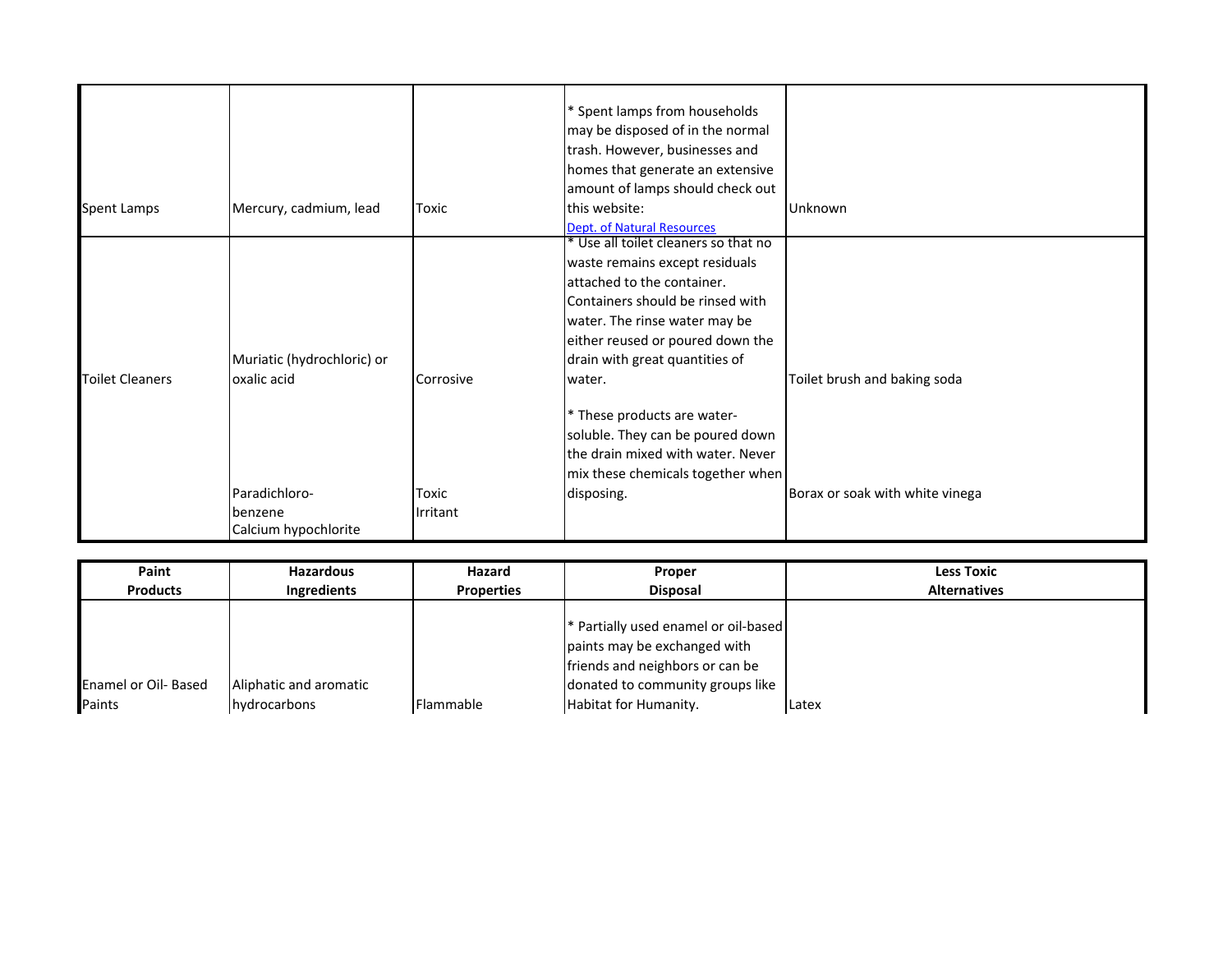|                              | Mineral spirits<br>Some pigments                              | Toxic     | * Paint can easily be disposed of in<br>your garbage if it is a solid. Simply<br>remove the lid of the can to air-dry<br>the paint. You may need to add<br>kitty litter, plaster of Paris or other<br>drying agents to the paint to allow<br>it to dry faster. Once the paint is a<br>solid, you may throw it away with<br>your regular garbage. Be sure to<br>leave the lid off the can to show<br>the driver that the paint is dry. | Water- based paint              |
|------------------------------|---------------------------------------------------------------|-----------|---------------------------------------------------------------------------------------------------------------------------------------------------------------------------------------------------------------------------------------------------------------------------------------------------------------------------------------------------------------------------------------------------------------------------------------|---------------------------------|
| Paint and Varnish<br>Remover | Acetone                                                       | Flammable | * Partially used paints and varnish<br>removers may be exchanged with<br>friends and neighbors or can be<br>donated to community groups like<br>Habitat for Humanity.                                                                                                                                                                                                                                                                 | Sandpaper, scraper and heat gun |
|                              |                                                               |           | * Paint can easily be disposed of in<br>your garbage if it is a solid. Simply<br>remove the lid of the can to air-dry<br>the paint. You may need to add<br>kitty litter, plaster of Paris or other<br>drying agents to the paint to allow<br>it to dry faster. Once the paint is a<br>solid, you may throw it away with<br>your regular garbage. Be sure to<br>leave the lid off the can to show                                      |                                 |
|                              | Ketones<br>Alcohol<br>Xylene<br>Toluene<br>Methylene chloride | Toxic     | the driver that the paint is dry.                                                                                                                                                                                                                                                                                                                                                                                                     |                                 |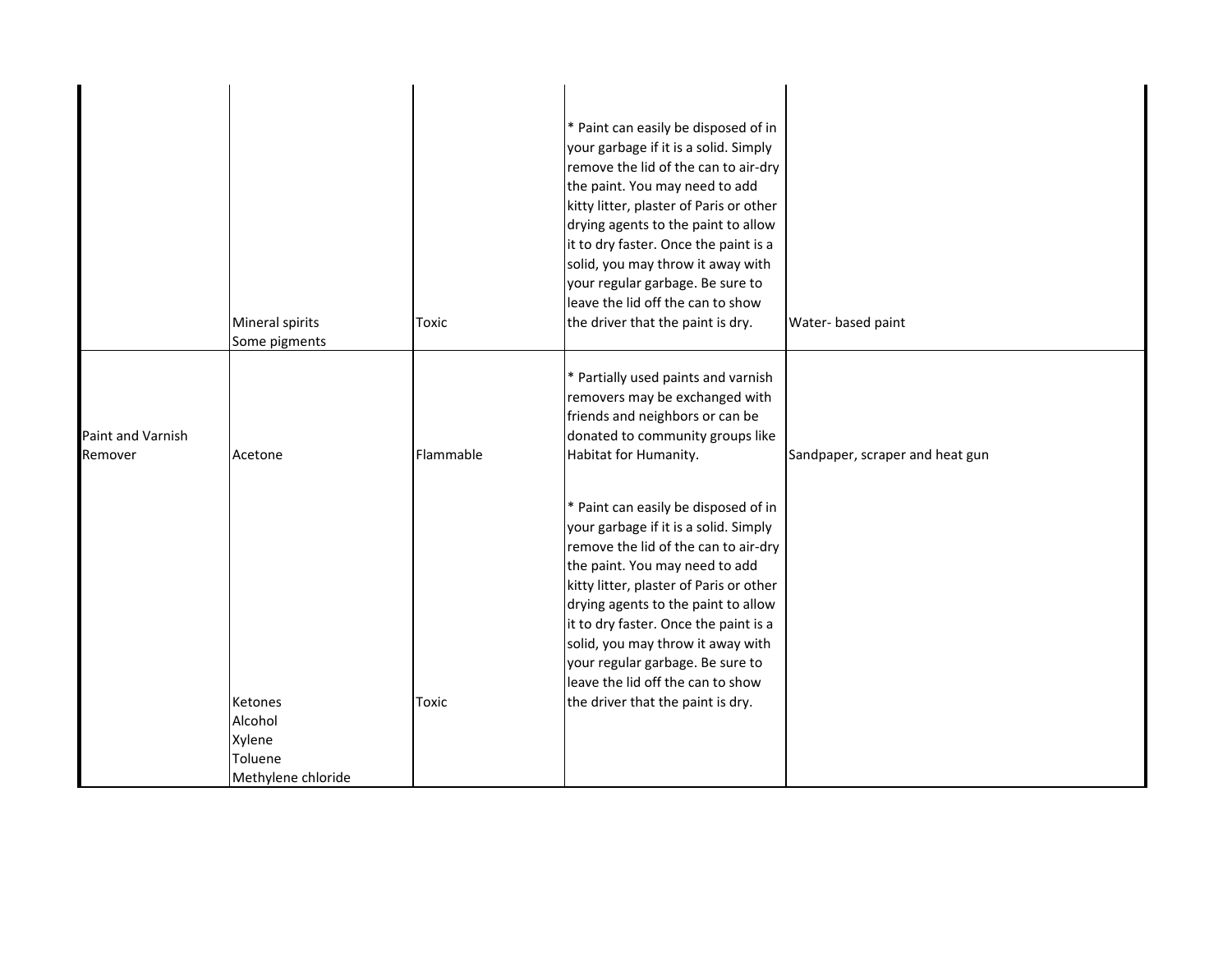|                               |                         |           | * Use all latex or water-based          |                                       |
|-------------------------------|-------------------------|-----------|-----------------------------------------|---------------------------------------|
|                               |                         |           | paints so that no waste remains         |                                       |
|                               |                         |           | except residuals attached to the        |                                       |
|                               |                         |           | container. Containers should be         |                                       |
|                               |                         |           | rinsed with water. The rinse water      |                                       |
|                               |                         |           | may be either reused or poured          |                                       |
| Latex or Water-Based          |                         |           | down the drain with great               |                                       |
| Paints                        | Ethylene glycol         | Toxic     | quantities of water.                    | Latex without these named ingredients |
|                               |                         |           |                                         |                                       |
|                               |                         |           | * Partially used latex or water         |                                       |
|                               |                         |           | based paints may be exchanged           |                                       |
|                               |                         |           | with friends and neighbors or can       |                                       |
|                               |                         |           | be donated to community groups          |                                       |
|                               | Resins                  |           | like Habitat for Humanity.              | Limestone- based (white- wash) paint  |
|                               |                         |           |                                         |                                       |
|                               |                         |           |                                         |                                       |
|                               |                         |           | * Paint can easily be disposed of in    |                                       |
|                               |                         |           | your garbage if it is a solid. Simply   |                                       |
|                               |                         |           | remove the lid of the can to air-dry    |                                       |
|                               |                         |           | the paint. You may need to add          |                                       |
|                               |                         |           | kitty litter, plaster of Paris or other |                                       |
|                               |                         |           | drying agents to the paint to allow     |                                       |
|                               |                         |           | it to dry faster. Once the paint is a   |                                       |
|                               |                         |           | solid, you may throw it away with       |                                       |
|                               |                         |           | your regular garbage. Be sure to        |                                       |
|                               |                         |           | leave the lid off the can to show       |                                       |
|                               | Glycol ethers           |           | the driver that the paint is dry.       |                                       |
|                               | Phenyl mercuric acetate |           |                                         |                                       |
|                               | Some pigments           |           |                                         |                                       |
|                               |                         |           | * Partially used rust proofing          |                                       |
|                               |                         |           | coating may be exchanged with           |                                       |
|                               |                         |           | friends or neighbors or can be          |                                       |
|                               |                         |           | donated to community groups like        |                                       |
| <b>Rust Proofing Coatings</b> | Methylene chloride      | Flammable | Habitat for Humanity.                   | Unknown                               |
|                               |                         |           | * Empty rust proofing coating           |                                       |
|                               |                         |           | containers may be triple-rinsed         |                                       |
|                               |                         |           | according to the instructions on the    |                                       |
|                               | Toluene                 | Toxic     | labels.                                 |                                       |
|                               | Petroleum distillates   |           |                                         |                                       |
|                               | Xylene                  |           |                                         |                                       |
|                               | Some pigments           |           |                                         |                                       |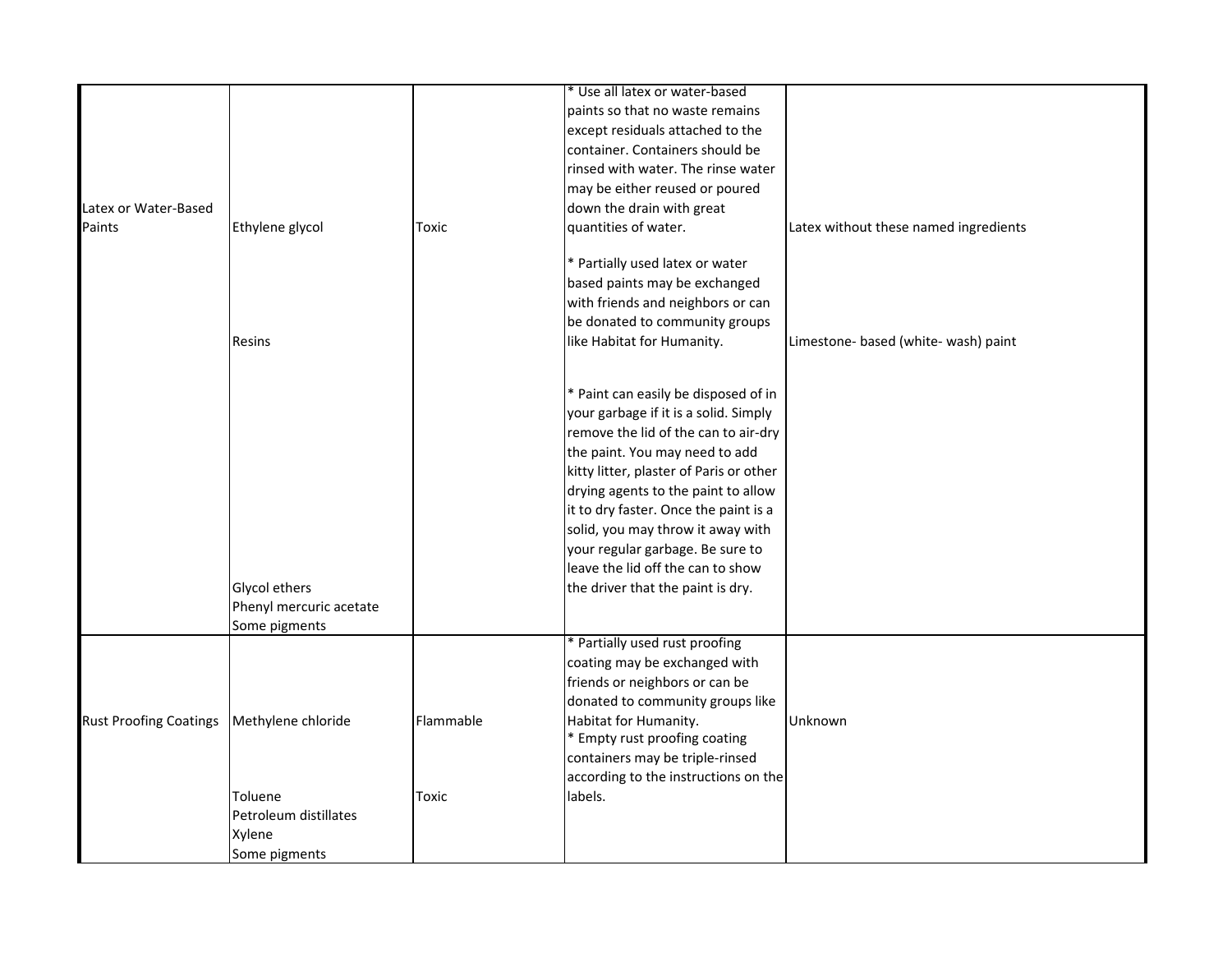| <b>Stains and Varnishes</b> | Mineral spirits            | Flammable |                                       | Latex or water- based finishes  |
|-----------------------------|----------------------------|-----------|---------------------------------------|---------------------------------|
|                             |                            |           | * Partially used stains and           |                                 |
|                             |                            |           | varnishes may be exchanged with       |                                 |
|                             |                            |           | friends or neighbors or can be        |                                 |
|                             |                            |           | donated to community groups like      |                                 |
|                             | Glycol ethers              | Toxic     | Habitat for Humanity.                 |                                 |
|                             |                            |           | * Empty stain and varnish             |                                 |
|                             |                            |           | containers may be triple-rinsed       |                                 |
|                             |                            |           | according to the instructions on the  |                                 |
|                             | Ketones                    |           | labels.                               |                                 |
|                             |                            |           | * Solidified stains and varnishes are |                                 |
|                             |                            |           | accepted in our landfills. Use kitty  |                                 |
|                             |                            |           | litter or other drying agent to       |                                 |
|                             |                            |           | solidify and dispose of in normal     |                                 |
|                             | Xylene                     |           | household trash.                      |                                 |
|                             | Toluene                    |           |                                       |                                 |
|                             |                            |           | * Keep contained in a tightly closed  |                                 |
|                             |                            |           | jar to allow contaminants to settle   |                                 |
|                             |                            |           | out. Strain paint thinner and         |                                 |
|                             |                            |           | turpentine through a fine mesh        |                                 |
|                             |                            |           | sieve; reuse the liquid. The          |                                 |
|                             |                            |           | concentrated contaminant should be    |                                 |
| Thinners and                |                            |           | solidified and disposed of in the     |                                 |
| Turpentine                  | Alcohol                    | Flammable | normal household trash.               | Use water in water-based paints |
|                             |                            |           | * Solidified thinners and turpentine  |                                 |
|                             |                            |           | are accepted in our landfills. Use    |                                 |
|                             |                            |           | kitty litter or other drying agent to |                                 |
|                             |                            |           | solidify and dispose of in normal     |                                 |
|                             | Ketones                    | Toxic     | household trash.                      |                                 |
|                             | Acetone                    |           |                                       |                                 |
|                             | Turpentine                 |           |                                       |                                 |
|                             | Esters                     |           |                                       |                                 |
|                             | Petroleum distillates      |           |                                       |                                 |
|                             |                            |           | * Wood preservative wastes should     |                                 |
|                             |                            |           | be safely stored until a community    |                                 |
|                             |                            |           | household hazardous waste             |                                 |
| Wood Preserva-tives         | Copper or zinc naphthenate | Flammable | collection program is organized.      | Water- based wood preservatives |
|                             |                            |           |                                       |                                 |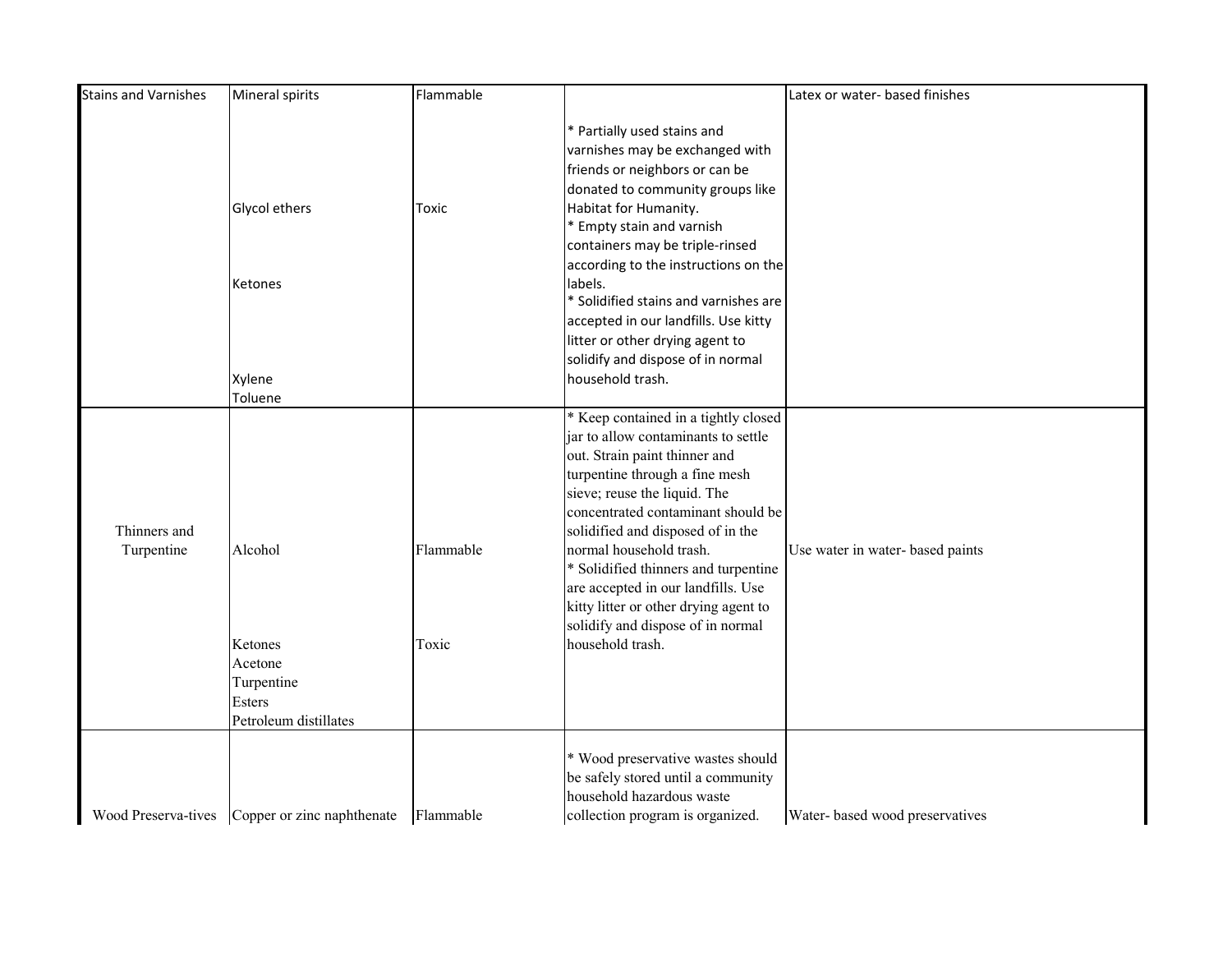| Creosote<br>Magnesium flourosilicate | Toxic | * Partially used wood preservatives<br>may be exchanged with friends or<br>neighbors or can be donated to<br>community groups like Habitat for<br>Humanity.<br>* Empty wood preservative<br>containers may be triple-rinsed<br>according to the instructions on the<br>labels.<br>* Solidified preservatives are<br>accepted in our landfills. Use kitty<br>litter or other drying agent to<br>solidify and dispose of in normal |
|--------------------------------------|-------|----------------------------------------------------------------------------------------------------------------------------------------------------------------------------------------------------------------------------------------------------------------------------------------------------------------------------------------------------------------------------------------------------------------------------------|
| Petroleum distillates                |       | household trash.                                                                                                                                                                                                                                                                                                                                                                                                                 |
| Chlorinated phenols (e.g.,           |       |                                                                                                                                                                                                                                                                                                                                                                                                                                  |
| PCP)                                 |       |                                                                                                                                                                                                                                                                                                                                                                                                                                  |

| <b>Pesticides</b> | <b>Hazardous</b>                   | Hazard            | Proper                               | <b>Less Toxic</b>                                                                                 |
|-------------------|------------------------------------|-------------------|--------------------------------------|---------------------------------------------------------------------------------------------------|
|                   | Ingredients                        | <b>Properties</b> | <b>Disposal</b>                      | <b>Alternatives</b>                                                                               |
|                   |                                    |                   | Empty pesticide containers of        |                                                                                                   |
|                   | Lead arsenate Calcium              |                   | arsenicals may be triple-rinsed      |                                                                                                   |
|                   | arsenate Monosodium                |                   |                                      | according to the instructions on the For ants: avoidant stakes; use insecticidal boric acid where |
| Arsenicals        | methane arsenate (MSMA)            | Toxic             | labels.                              | ants enter.                                                                                       |
|                   | Paris green                        |                   |                                      | (Toxic to children and pets.)                                                                     |
|                   |                                    |                   | * Empty pesticide containers of      |                                                                                                   |
|                   |                                    |                   | botanicals may be triple-rinsed      |                                                                                                   |
|                   |                                    |                   | according to the instructions on the |                                                                                                   |
| <b>Botanicals</b> | <b>Pyrethrins Rotenone</b>         | Toxic             | label.                               | Insecticidal soap                                                                                 |
|                   |                                    |                   |                                      | Import predators (ladybugs, ground beetles and preying                                            |
|                   | Nicotine                           |                   |                                      | mantis).                                                                                          |
|                   |                                    |                   | <b>Empty pesticide containers of</b> |                                                                                                   |
|                   |                                    |                   | carbamates may be triple-rinsed      |                                                                                                   |
|                   |                                    |                   | according to the instructions on the |                                                                                                   |
| Carbamates        | Carbaryl Aldicarb Carbofuran Toxic |                   | labels.                              | Keep garden weed-freelmport predators                                                             |
|                   | (restricted-use pesticide)         |                   |                                      | Insecticidal soap                                                                                 |
|                   | Propoxur                           |                   |                                      |                                                                                                   |
|                   |                                    |                   | * Empty pesticide containers of      |                                                                                                   |
|                   |                                    |                   | chlorinated hydrocarbons,            |                                                                                                   |
|                   |                                    |                   | however, may be triple-rinsed        |                                                                                                   |
| Chlorinated       | Aldrin Endrin Heptachlor           |                   | according to the instructions on the |                                                                                                   |
| Hydrocarbons      | Dicofol Chlordane Lindane          | Toxic             | labels.                              | Keep garden free of debrisimport predators                                                        |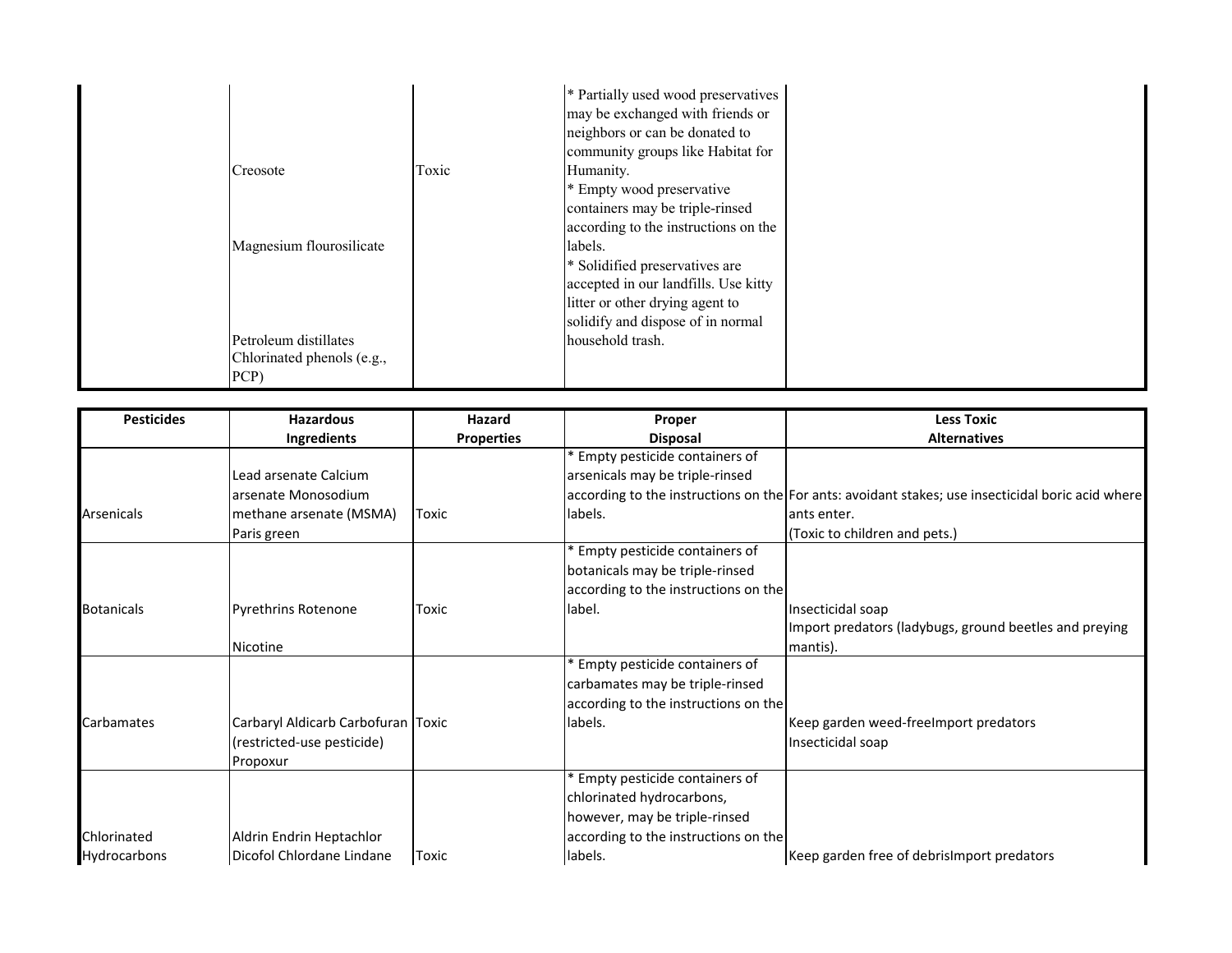|                         | Kepone*<br>Dieldrin <sup>*</sup> |       |                                       | Use insecticidal soap                                                                        |
|-------------------------|----------------------------------|-------|---------------------------------------|----------------------------------------------------------------------------------------------|
|                         | DDT <sup>*</sup>                 |       |                                       |                                                                                              |
|                         | * pesticides discontinued        |       |                                       |                                                                                              |
|                         | over                             |       |                                       |                                                                                              |
|                         | 10 years ago or more             |       |                                       |                                                                                              |
|                         |                                  |       |                                       |                                                                                              |
|                         |                                  |       | * Use all flea collar and spray       |                                                                                              |
|                         |                                  |       | products so that no waste remains     |                                                                                              |
|                         |                                  |       | except residuals attached to the      |                                                                                              |
|                         |                                  |       | container. Containers should be       |                                                                                              |
|                         |                                  |       | rinsed with water. The rinse water    |                                                                                              |
|                         |                                  |       | may be either reused or poured        |                                                                                              |
|                         |                                  |       | down the drain with great             |                                                                                              |
| Flea Collars and Sprays | <b>Carbamates Pyrethrins</b>     | Toxic | quantities of water.                  | Herbal collar/ointment (eucalyptus or rosemary)                                              |
|                         | Organo-phosphates                |       |                                       | Brewer's yeast (call vet for correct amount)                                                 |
|                         |                                  |       | * Empty containers of fungicides      |                                                                                              |
| Fungicides              | Captan Fopet Anilazine           | Toxic | may be triple-rinsed according to     | Do not over water Aerate soil                                                                |
|                         | Copper/Zinc compounds            |       |                                       | Keep areas de-thatched and dry                                                               |
|                         |                                  |       | * Empty containers of herbicides      |                                                                                              |
| Herbicides              | 2, 4-DGlyphosate                 | Toxic | may be triple-rinsed according to     | Hand weeding                                                                                 |
|                         | Prometon                         |       |                                       | Let grass grow 2-3 inches to shade weed seedlings                                            |
|                         |                                  |       | <b>Empty containers of houseplant</b> |                                                                                              |
|                         |                                  |       | insecticides may be triple-rinsed     |                                                                                              |
|                         |                                  |       |                                       | according to the instructions on the Mix 2 pounds of dishwashing liquid with 2 cups of water |
| Houseplant Insecticide  | <b>Methoprene Malathion</b>      | Toxic | labels.                               | and spray on leaves                                                                          |
|                         | Tetramethrin                     |       |                                       |                                                                                              |
|                         | Carbaryl                         |       |                                       |                                                                                              |
|                         |                                  |       | <b>Empty containers of mouse and</b>  |                                                                                              |
|                         |                                  |       | rat poisons may be triple-rinsed      |                                                                                              |
|                         | <b>Brodifacoum Coumarins</b>     |       | according to the instructions on the  |                                                                                              |
| Mouse and Rat Poisons   | (e.g., warfarin)                 | Toxic | labels.                               | Live traps Caulk and seal all holes                                                          |
|                         | Strychnine                       |       |                                       | Ultrasonic wave- emitting devices                                                            |
|                         |                                  |       | <b>Empty containers of organo-</b>    |                                                                                              |
|                         | <b>Parathion Malathion</b>       |       | phosphates may be triple-rinsed       |                                                                                              |
|                         | Diazinon - RDichlorvos           |       | according to the instructions on the  |                                                                                              |
| Organo-                 | (DDVP)                           | Toxic | labels.                               | Remove plant debris or wood from garden                                                      |
| phosphates              | Chlorpyifos                      |       |                                       | Use insecticidal soap                                                                        |